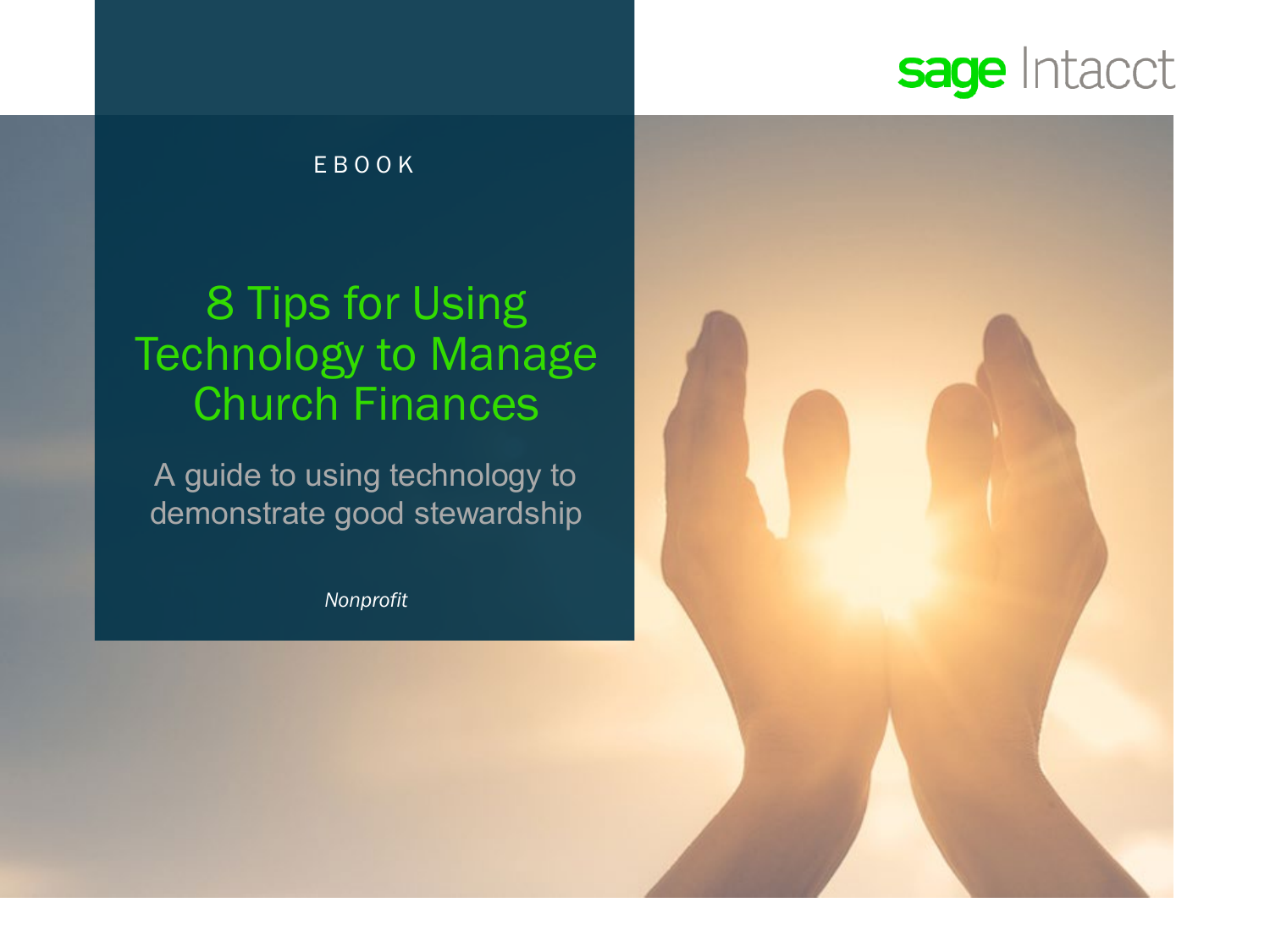### Table of Contents

**01** Introduction: Trends in U.S.<br>Religious Giving

**04** Technology Tips: Using Technology<br>to Manage Church Finances

**02** Religious Givers: Who is Most<br>Likely to Give to Religion?

O 5 Choosing the Right Solution:<br>Getting Religious About the Cloud

- **03** Engaging Donors: What Motivates Donors to Give?
- 

06 Conclusion: Funding Faith **Missions**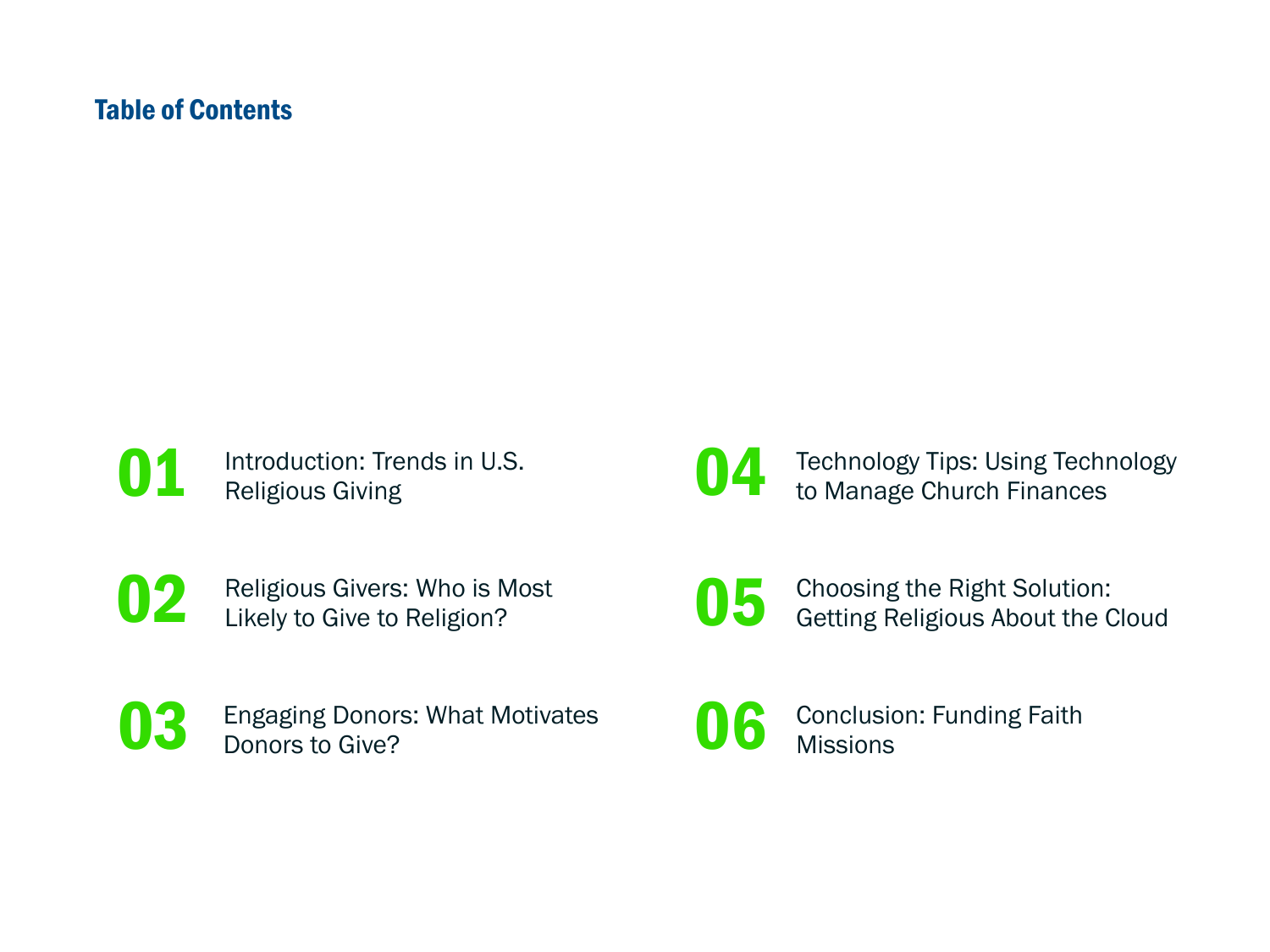### **Introduction**

## Trends in U.S. Religious Giving

### On the whole, Americans are passionate about giving to faith-based ministries.

Over the past 40 years, individual giving has increased from \$123B to \$292B, meaning individuals are willing to give over 250% more today than they were 40 years ago. Faith-based institutions represent the largest category of charitable giving, with nearly one-third of total giving in 2018 going to religious institutions. Religion generated more than twice as much in contributions than the next most popular subsector, education.

Whether it's to congregations, religious media, mission organizations, or denominational bodies, faith-based organizations face a more willing and wealthier giving base than ever before.

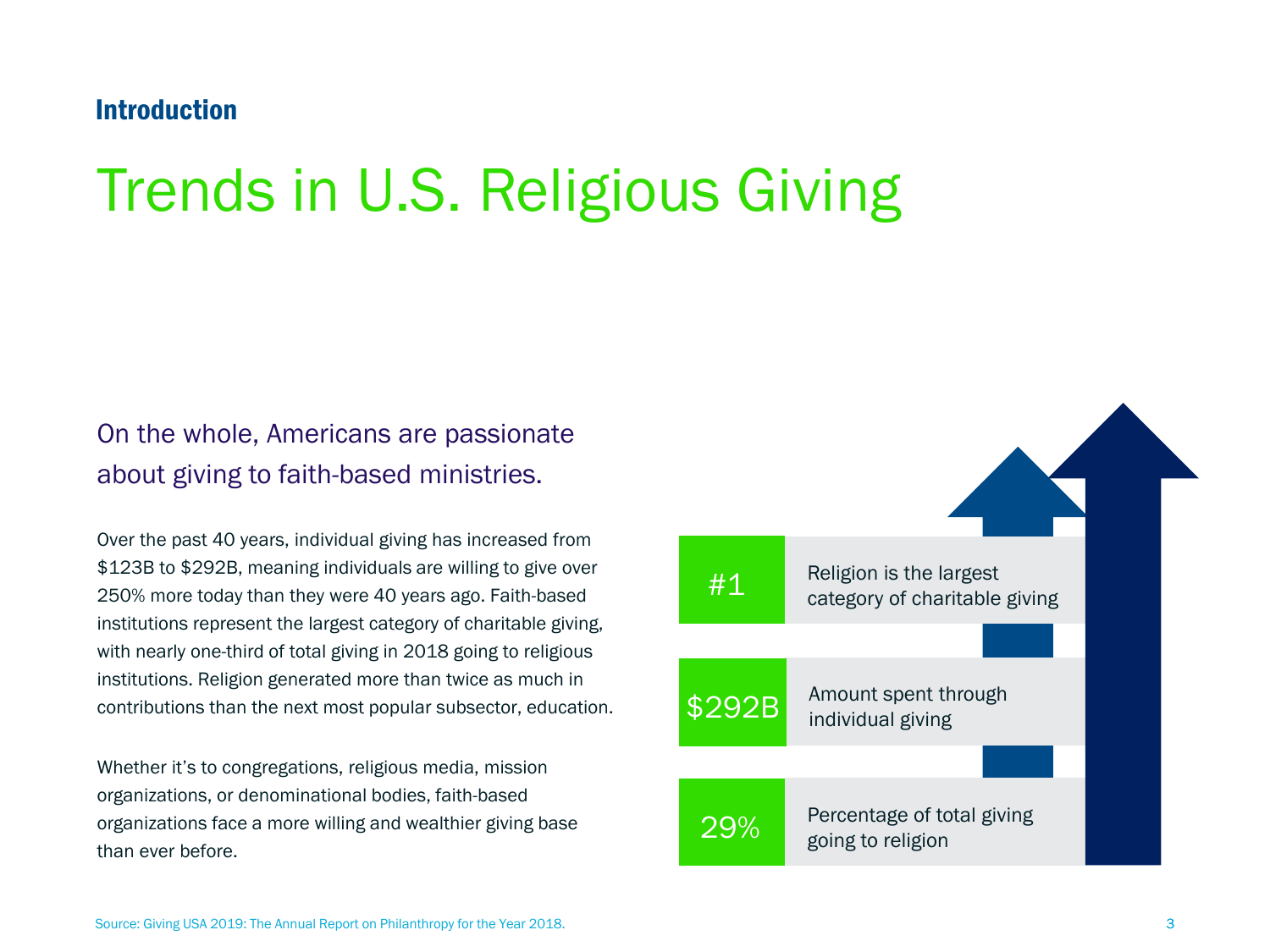### Religious Givers

# Religious Giving Goes Beyond Dollars

The world's major religions all agree on the virtue of charity, and that is a major reason religious people give to religious organizations.

Donors who make gifts to congregations direct the overwhelming majority (80%) of their charitable dollars to organizations with ties to religion. $1$  One aspect that sets religious givers apart from others is that they often get personally involved. Many religious donors give much more than their money; they also volunteer their time.

When a donor is personally involved in the work, they get to witness the impact of their donations (and volunteerism) firsthand. Religious people believe in the mission of the church and are personally motivated to participate. This is the most powerful combination possible for continued donor engagement.

#### *In the past seven days2....*

|                                | <b>Highly</b><br><b>Religious</b> | Less Religious /<br><b>Not Religious</b> |
|--------------------------------|-----------------------------------|------------------------------------------|
| Volunteered once or<br>more    | 45%                               | 28%                                      |
| Helped the poor<br>financially | 65%                               | 41%                                      |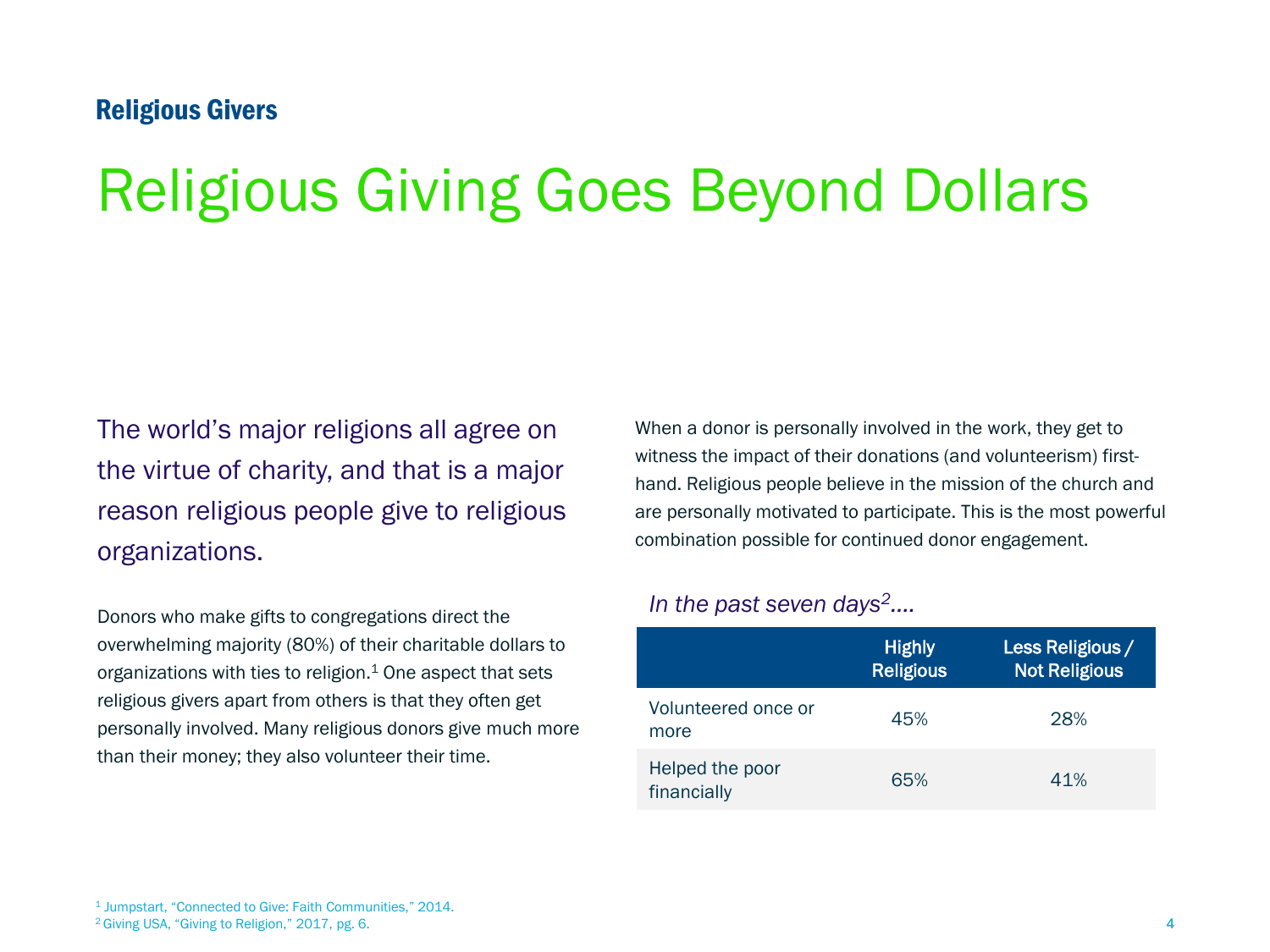#### Religious Givers

## What do Religious Donors Have in Common?

#### Worship Attendance

The frequency of worship attendance is attributed to higher donations. This extends beyond the walls of the church – frequent worshipers give more to all nonprofit organizations.

#### Income Level

Unsurprisingly, those who make more, give more. What is surprising is that households that make less tend to give a greater percentage of their income.

#### Education Level

Higher levels of education were correlated to higher amounts of religious giving. This is most likely a reflection of income earning ability.

#### Denomination/Affiliation

Variations exist in giving patterns among different denominations. For example, Jewish households give the most in total dollar amounts to nonprofits overall. But donations specifically for religious organizations, **Protestant** households donate higher amounts.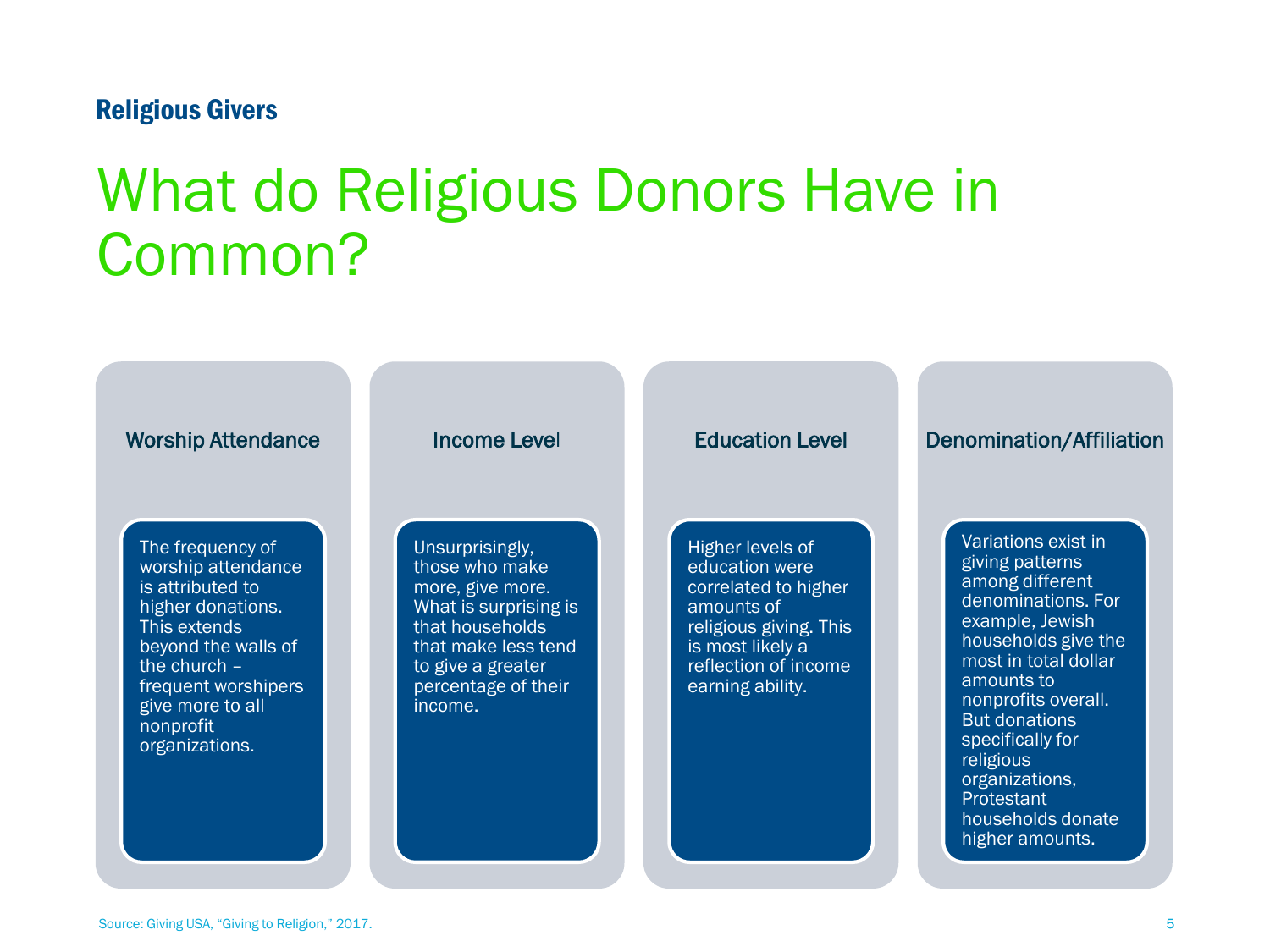*"The frequency of a household's religious attendance dramatically impacts religious giving. The average annual religious giving of those who attend religious services at least monthly is \$1,736 higher than those who attend less than once per month."*

Giving USA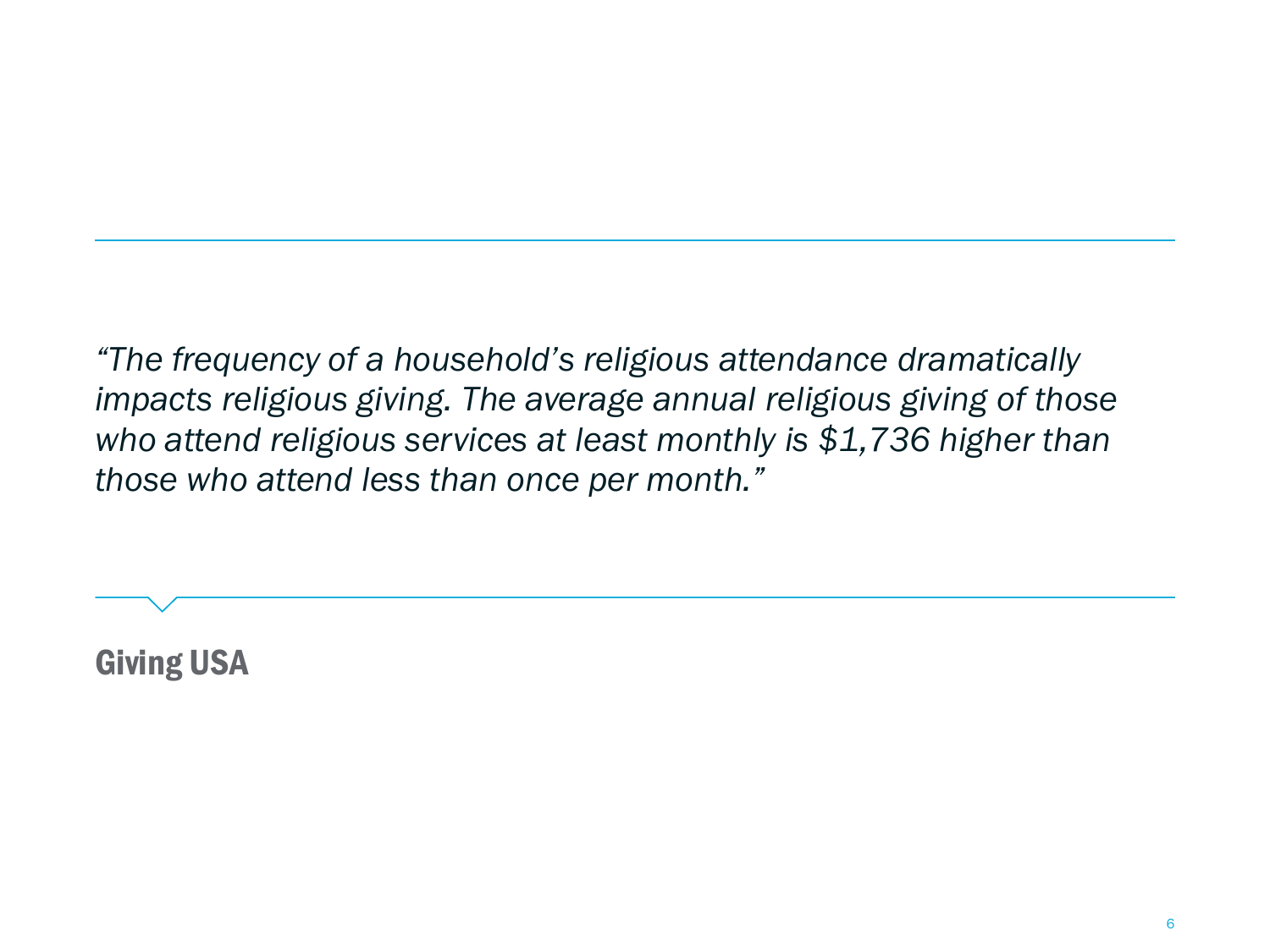### Religious Givers

## Generational Patterns Shifting Focus Away From Religion

Changing generational donor patterns should be monitored carefully by religious organizations. Nearly one-quarter of U.S. adults do not identify with any religion, and that trend has accelerated over several decades. Fewer young people are making religious contributions and fewer Millennials and Generation Z individuals consider themselves religious as compared to previous generations.



#### **Average Annual Religious Giving by Generation**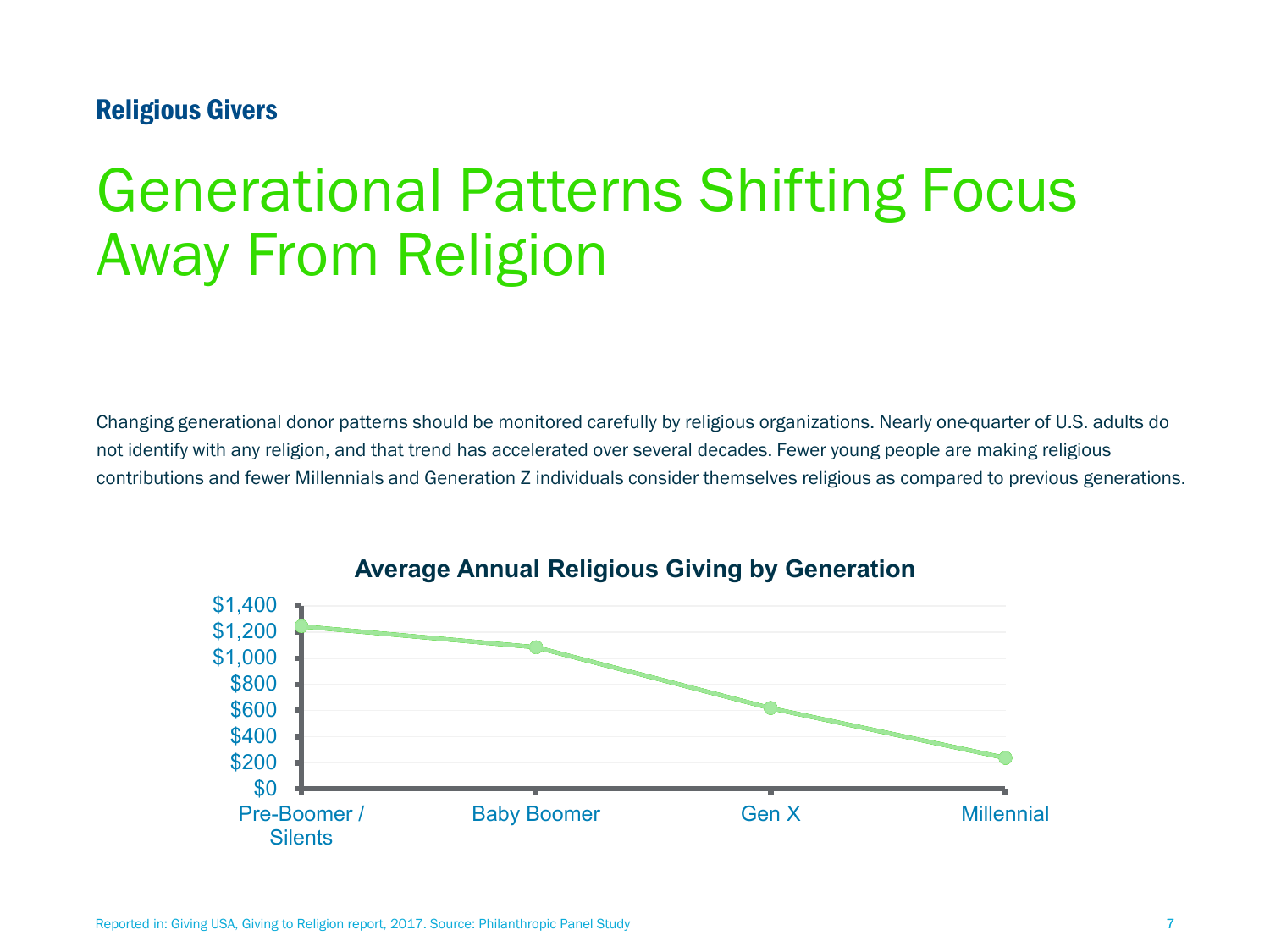#### Engaging Donors

## What Motivates Donors to Give?

| <b>Religious Group</b>            | <b>Motivations for Giving</b>                                                               |
|-----------------------------------|---------------------------------------------------------------------------------------------|
| Evangelical<br><b>Protestants</b> | Religious affiliation<br>Helping those with less<br>Making the world a better place         |
| Mainline<br><b>Protestants</b>    | Achieving change and impact<br>Making the world a better place<br>Giving back               |
| <b>Roman Catholics</b>            | Helping those with less<br>Giving back<br>Live up to the values of parents and grandparents |
| Jews                              | Helping those with less<br>Making the world a better place<br>Achieving change and impact   |

To combat the generational decline in giving, religious organizations must focus on the motivations of donors. Religious people are motivated to give by many of the same feelings that drive giving generally. Different religions and denominations profess some variations in the ranking of their main motivations for giving. It's important to note that all Protestant groups, as well as Jewish donors identified the importance of achieving change and impact with their donations.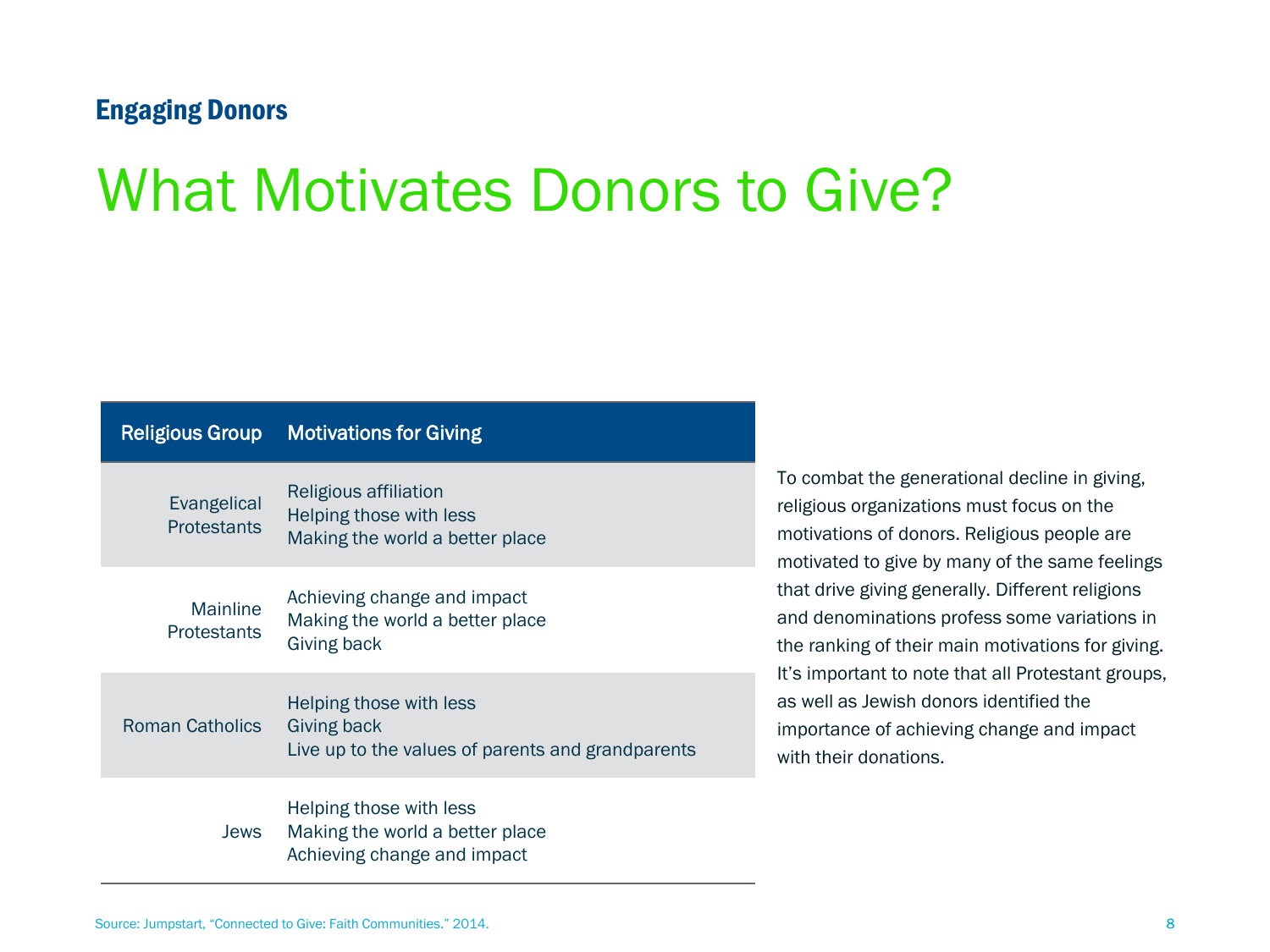### Engaging Donors

## The Importance of Good Stewardship

Despite individual reasons for giving, one of the most important ways to motivate faithbased donors is to demonstrate the impact of their donations.

People of faith believe in the importance of stewardship. As a result, they expect faith-based nonprofits to demonstrate the impact of tithes, offerings, bequests and endowments on the dual missions of helping people and supporting the congregation.

Precise accounting and complete, transparent reporting are the keys to such stewardship.

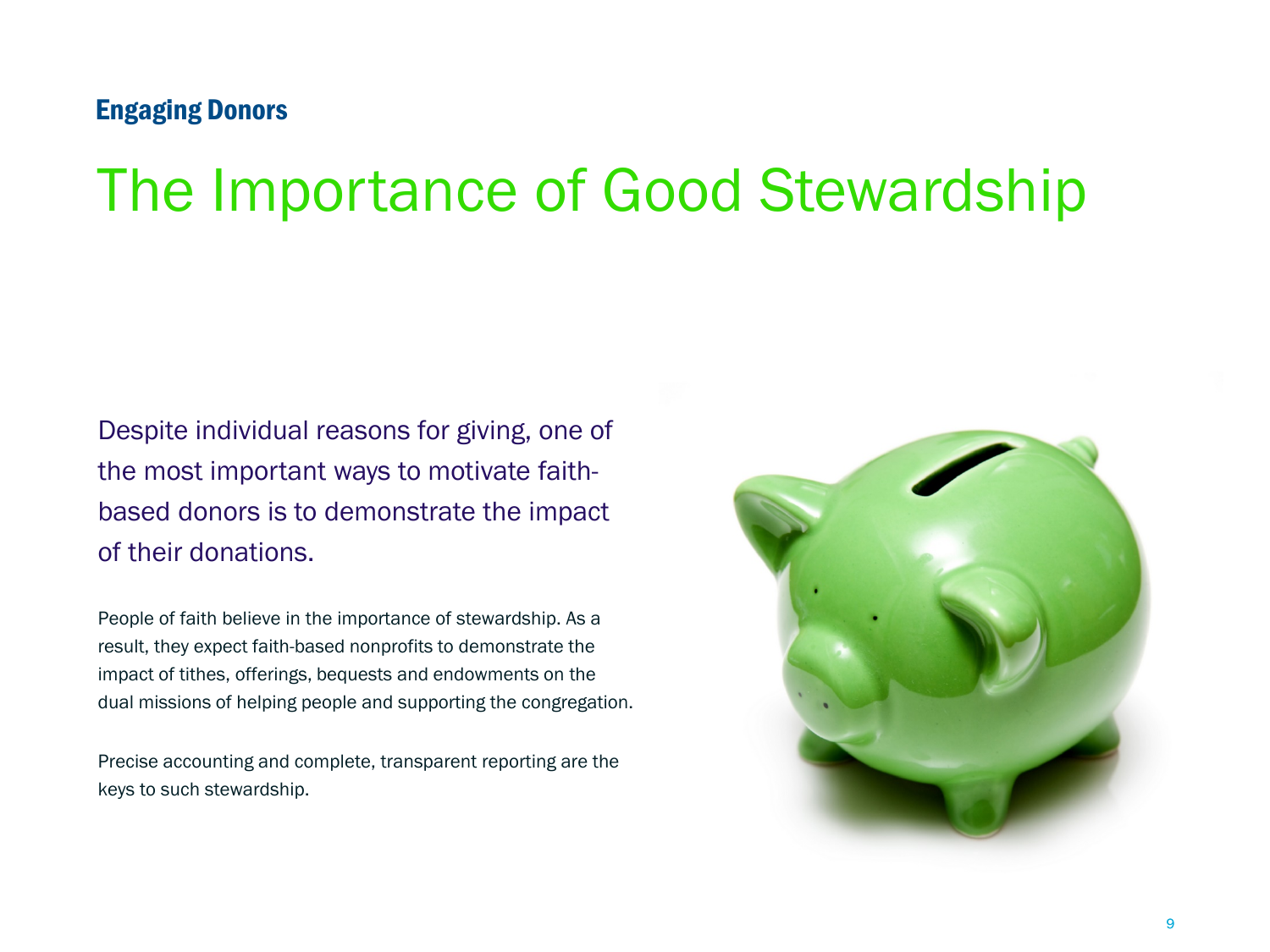### Engaging Donors

## How Faith-Based Organizations Can Demonstrate Good Stewardship

It is important for religious organizations to choose the right financial management solution.

Not only will the right solution be easy enough to be used by an assortment of stakeholders, but it should be powerful enough to provide full accountability over the resources needed to support missions and ministry.

Perhaps most importantly, the right cloud-based financial management solution offers the perfect way to facilitate good stewardship.

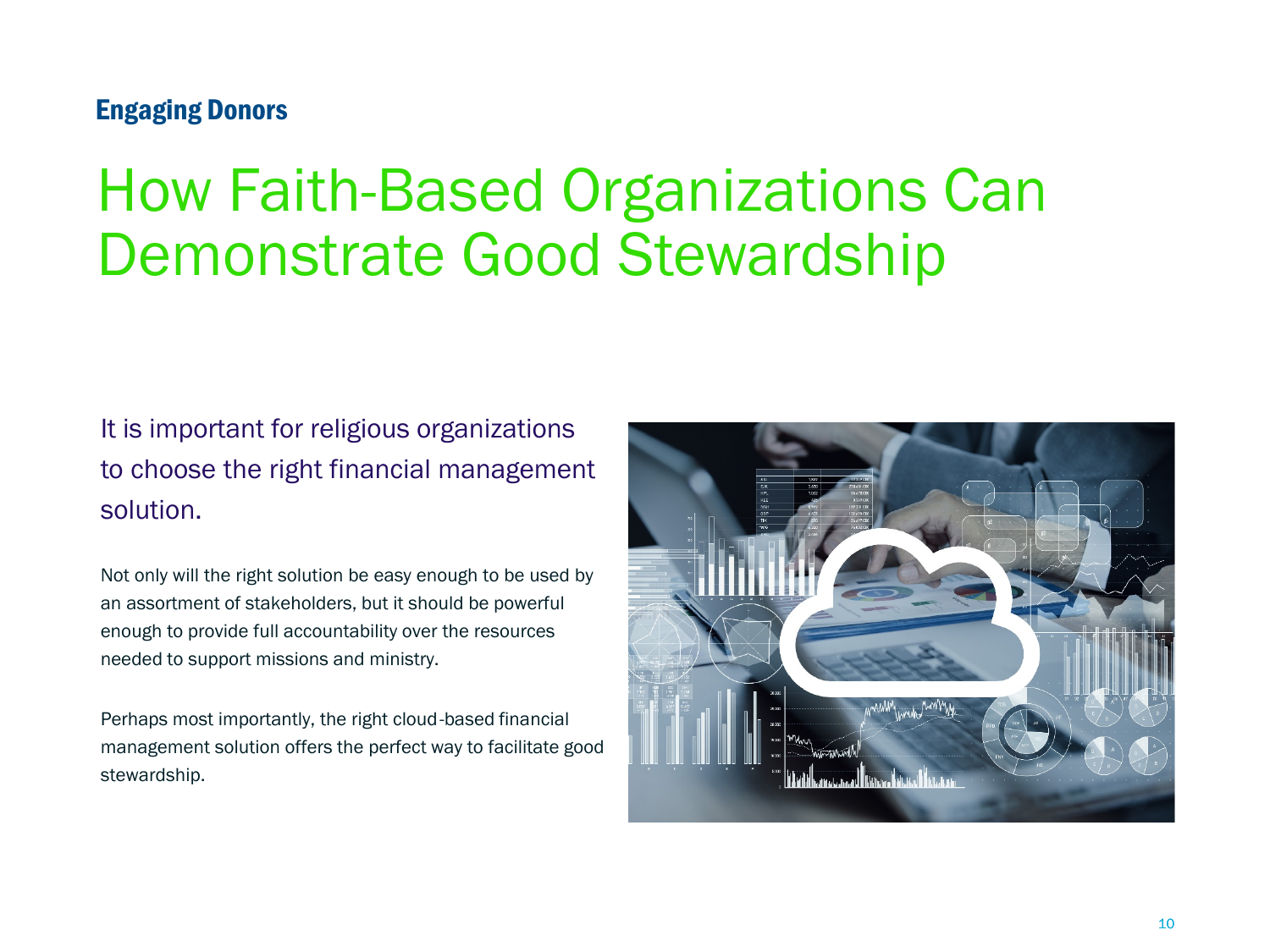### Technology Tips

## 8 Tips for Using Technology to Manage Church Finances



#### select accritionally<br>accounting software accounting software Select user-friendly

organizations, much work is work is often supported by volunteers, many of whom may not have a lot of experience with budgeting and accounting. accounting. In religious

#### Choose a cloud solution solution in the set of the set of the set of the set of the set of the set of the set of the set of the set of <br>Set of the set of the set of the set of the set of the set of the set of the set of the set of the set of the Choose a cloud

install updates.

hassle and expense of dedicating IT resources. Cloud-based financial solutions can be accessed securely anywhere in the world at any time and the vendor will maintain and support the system and install updates. Spare your church the

#### Look for columnister nonprofit experience Look for established nonprofit experience

has worked with many nonprofit and faithbased organizations. Businesses operate for a profit motive. Churches operate very differently, with unique challenges and needsand with a higher calling. welcomed. Choose a vendor that

#### Establish good<br>internal controls medinan Establish good

people running programs and ministries in your church are not accountants, you will want to have a good system of internal controls and budget/expense approvals to safeguard your financial *management.* Because many of the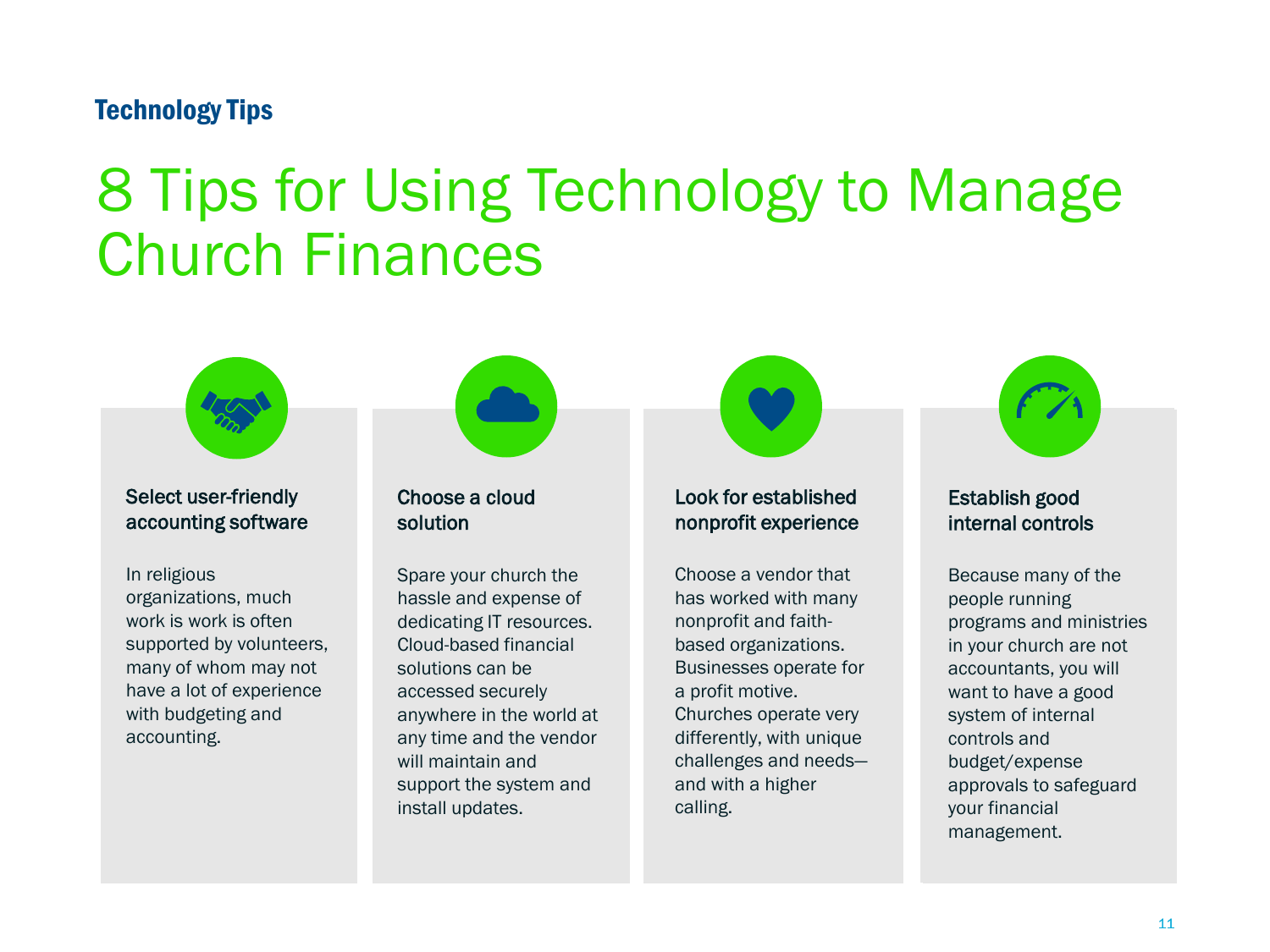### Technology Tips

## 8 Tips for Using Technology to Manage Church Finances (continued)



nelect in tana<br>accounting accounting<br>functionality Insist on fund

Most churches earmark certain funds for specific purposes. To manage these funds you need a solution that easily allows for restrictions and automated release of restrictions-letting you assign incoming revenue and outgoing expenses to these individual areas.



condition the nobality. mana enaly and man<br>location accounting Consider the need for

Look for a solution that enables you to track the finances of each entity, campus, or ministry separately, while giving you a consolidated executive view. You should also be able to do the same for other entities, such as school, bookstore, food pantry, or other ministries.



Additionate reporting to annoncentre communications<br>stakeholders Automate reporting for

Look for a solution that makes reporting easy for non-accountant, nontechnical people. You want to be able to set up automated report packages and even visual dashboards that can be run in real-time. how many visitors were



measure and<br>demonstrate solution outcomes and impact Measure and

Choose a solution that helps you share with donors the impact their dollars are making. You should be able to track operational statistics like how many meals me now many means you've distributed, or year to alcondated, or installe install up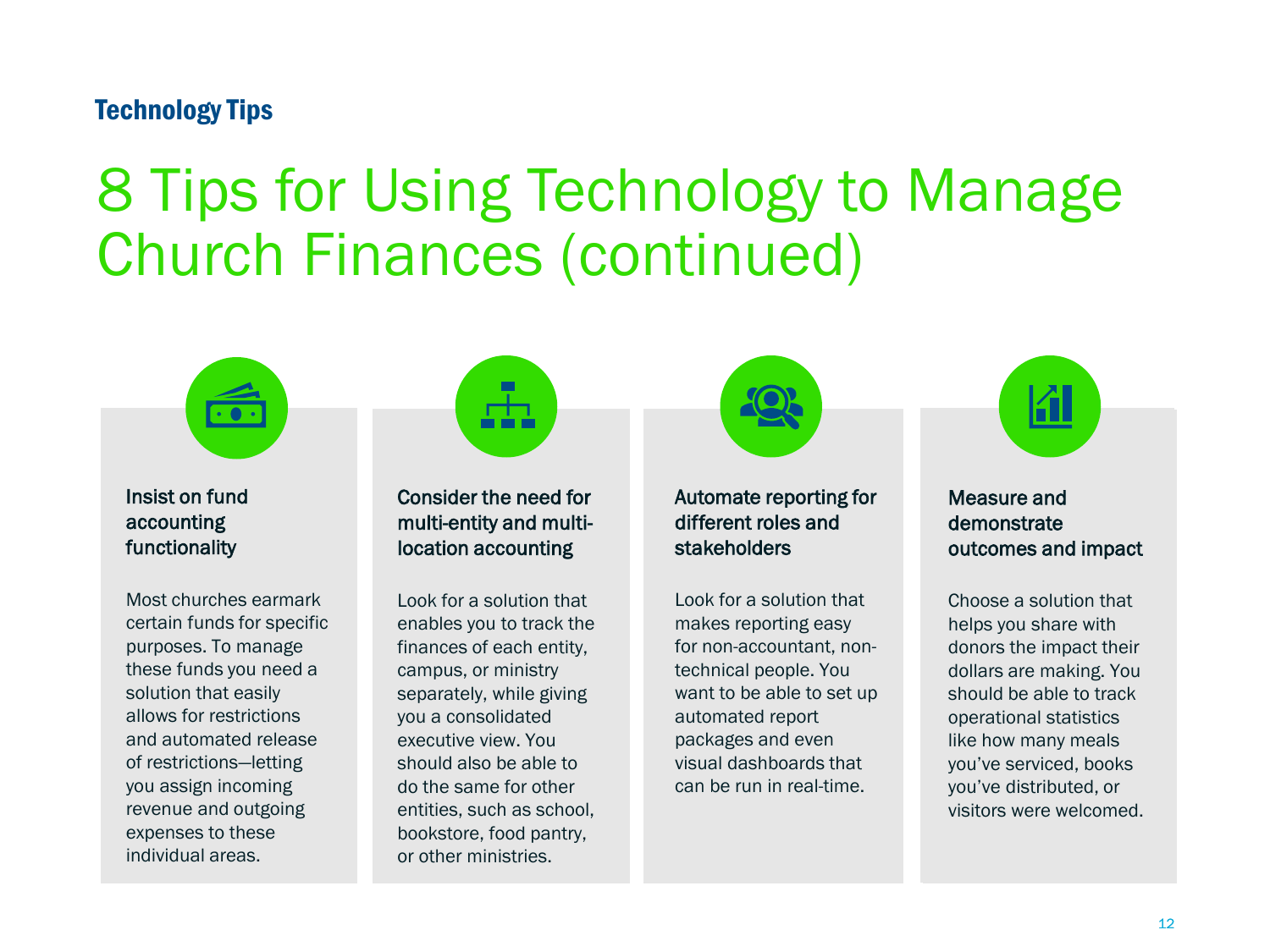### Choosing the Right Solution

## Getting Religious about the Cloud

#### Why Faith-Based Congregations Utilize the Cloud

According to survey respondents, investing in cloud technologies can have far-reaching benefits for faithbased congregations.

- 1. Cost Savings: Predictable, low monthly fee
- 2. Access: Anytime, anywhere access
- **3.** Ease-of-Use: Simple to support, manage, and use
- 4. Security: Tighter security than most congregations can implement on their own
- 5. Multi-Site: Everyone can connect to the same system

Although large congregations have led the way in cloud technology adoption (80%), an increasing number of small congregations (55%) are also realizing the benefits of the cloud.

Nearly twice as many congregations, both large and small, that utilize cloud-based technology have also experienced an increase in tithes and offerings.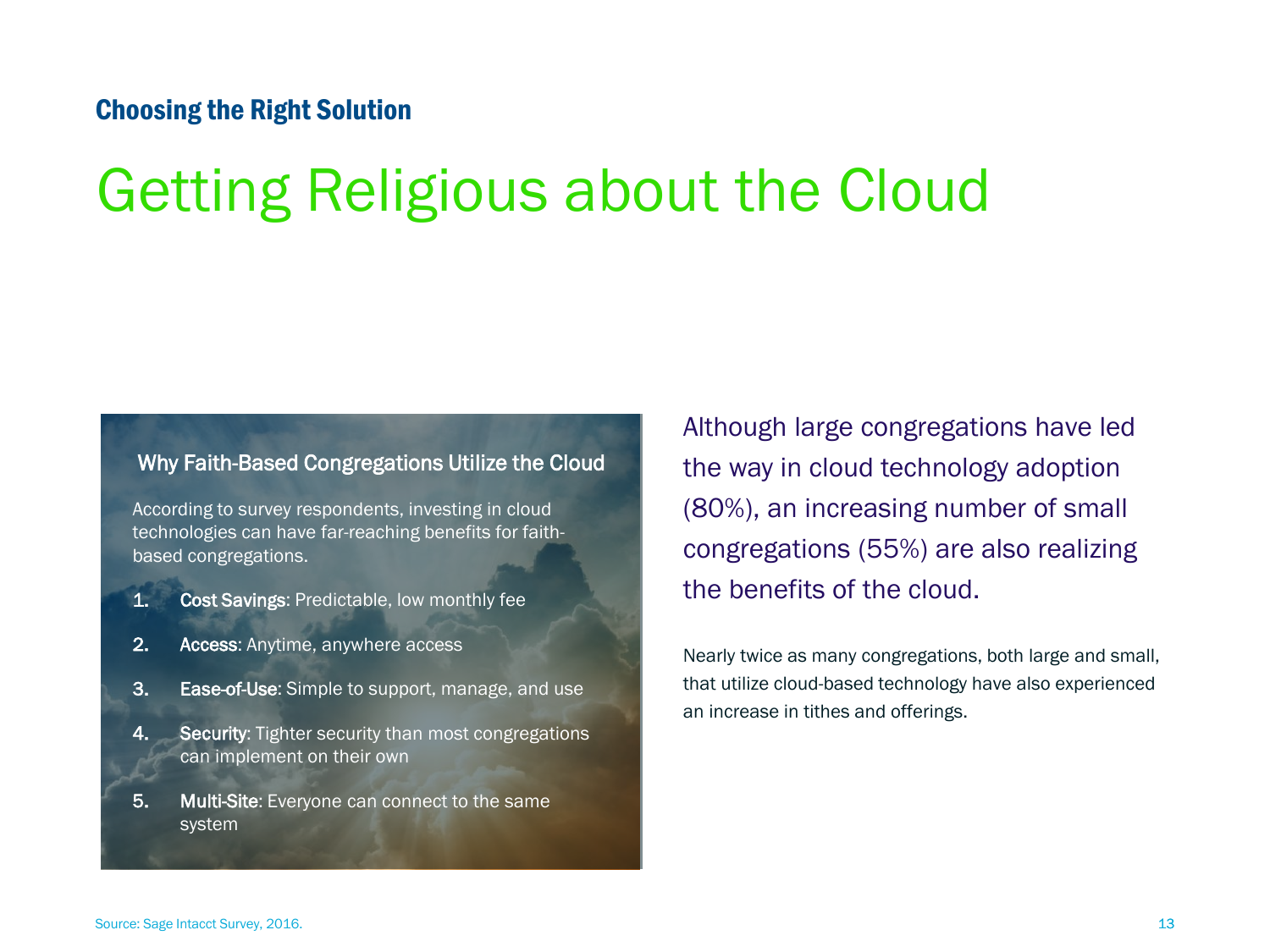### Choosing the Right Solution

## Demonstrate Stewardship with Outcomes Metrics

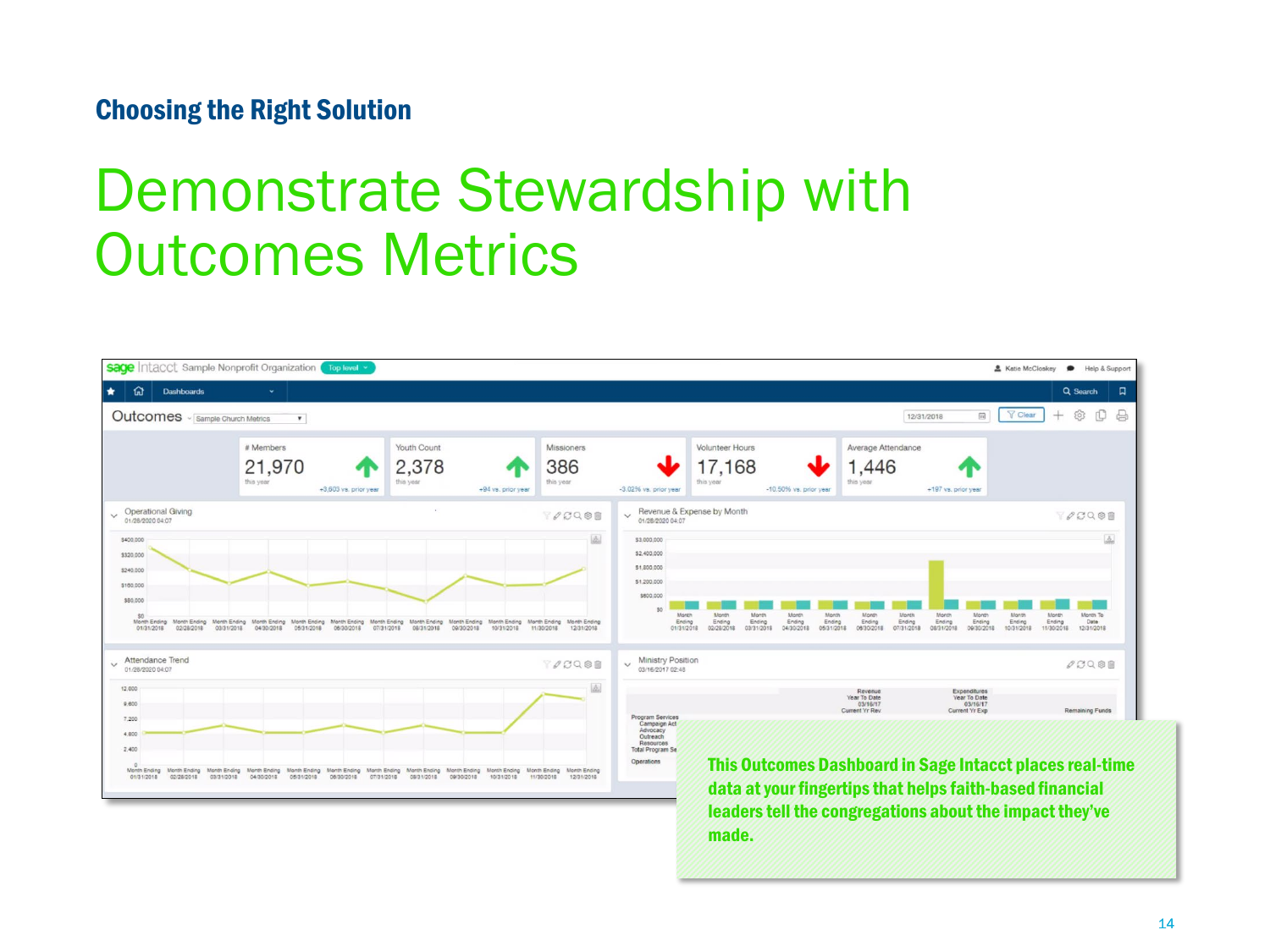*"My role is to provide direction for the future of our church and make sure leaders have what they need to minister to the people day in and day out. Sage Intacct empowers me to do this by providing insights into the financial data so I can work with our ministry teams and board of trustees to help them understand the potential impact of key operational decisions."*

Glenn Wood Pastor of Administration, Seacoast Church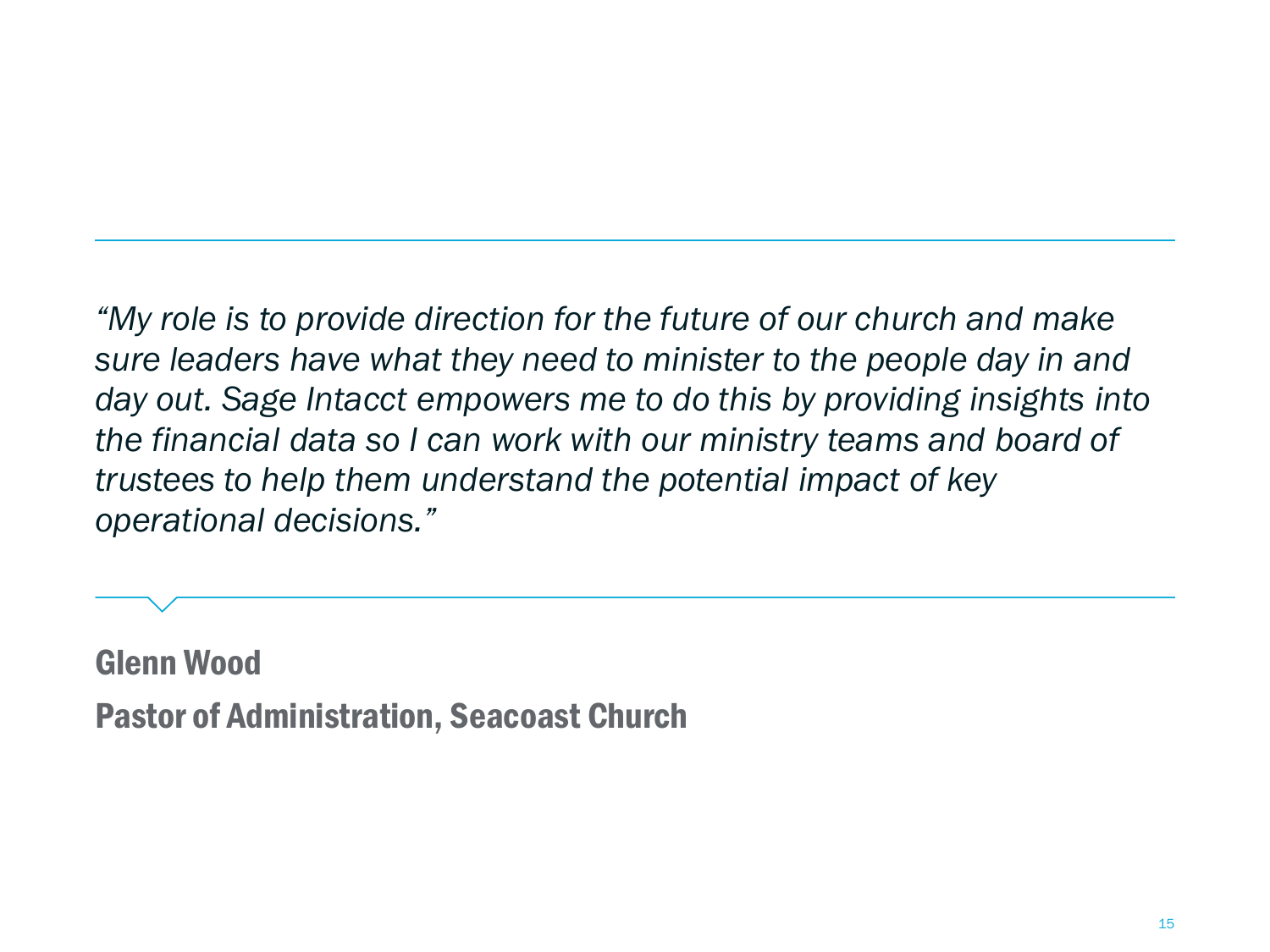*"Prior to Sage Intacct, we spent approximately 85% of our time on bookkeeping, and had only 15% free to analyze our data or do other special projects. Now that balance has changed, whereby we're spending 65-70% of our effort on transactional tasks and about 30% on analytical work, despite increasing our workload with the same-sized team."*

Donald M. Genotti Controller, Accounting & Treasury, Archdiocese of Detroit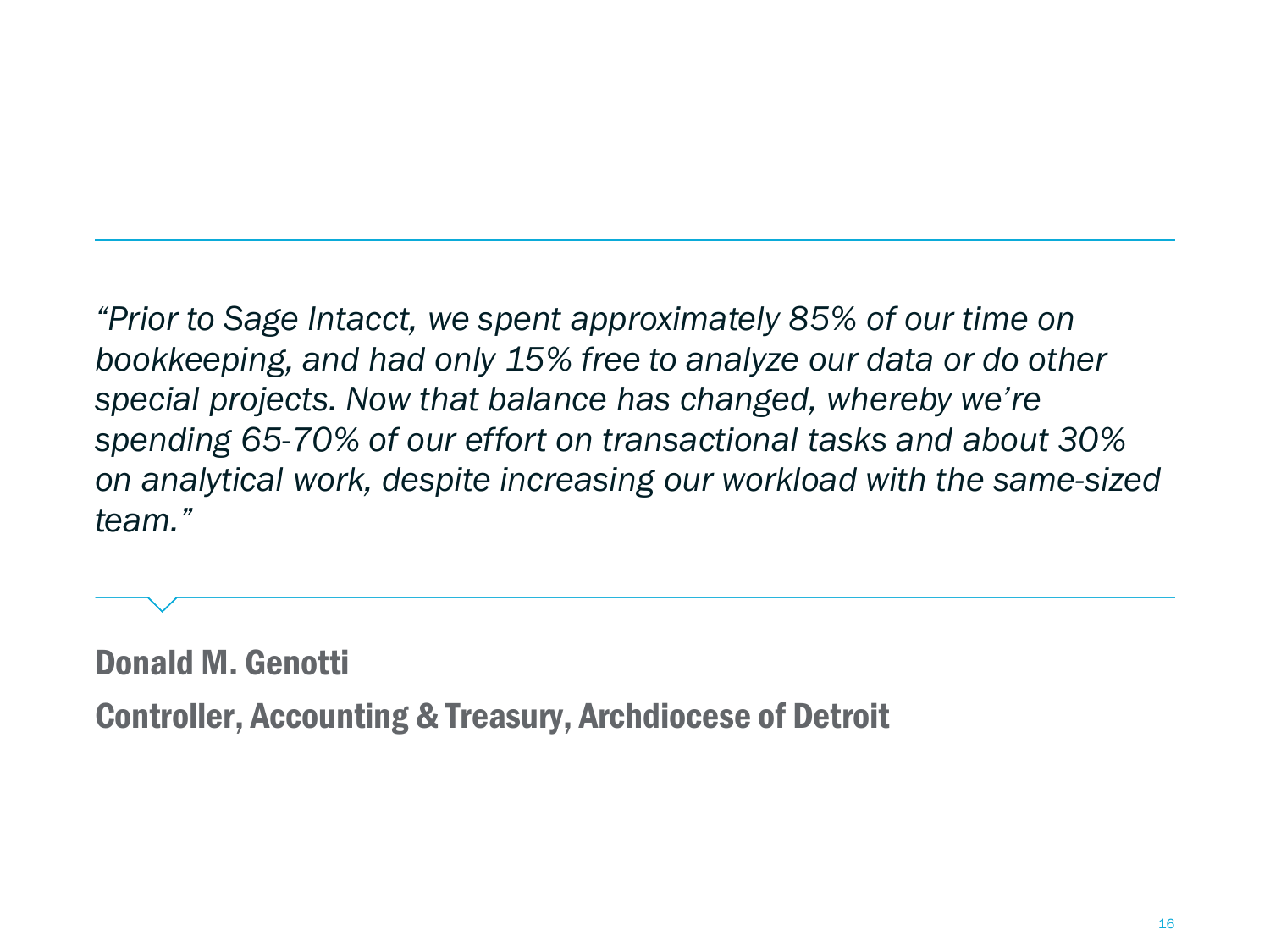*"With the efficiencies we've gained through Sage Intacct, we've kept our staff size low even as we doubled in size. By using the system to manage all our day-to-day bookkeeping, we're saving \$85,000 or more a year in salaries and benefits, while doing deeper analysis and reporting."* 

Aaron Goin CFO, Faith Promise Church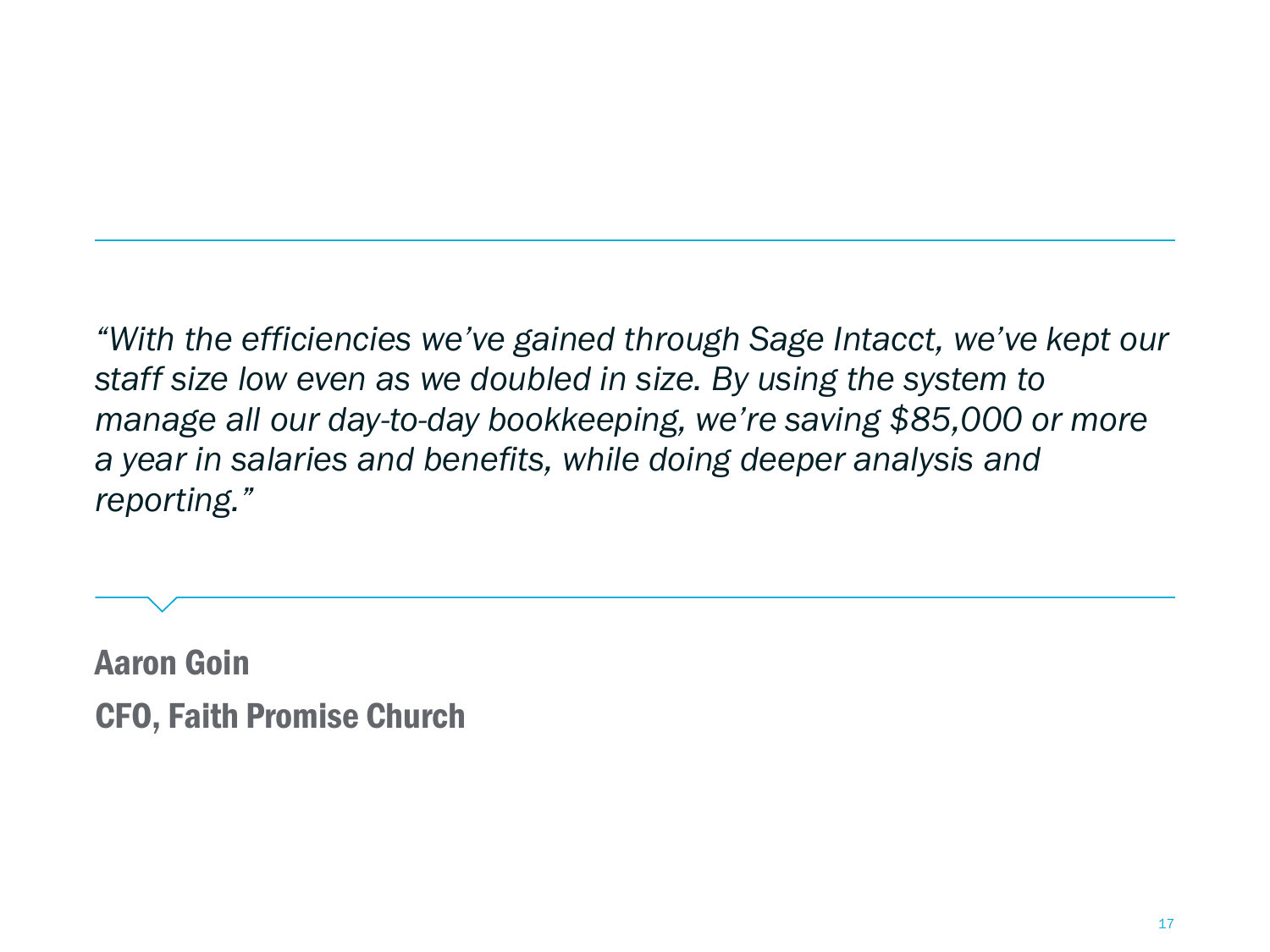### Conclusion

# Funding Faith Missions

Religious donors are passionate, committed, reliable givers. But the overall percentage of households affiliated with religion has started to shrink with each younger generation. Religious nonprofits will have to work hard to engage a smaller set of donors in order to fulfill their mission.

Religious donors understand stewardship and value it. Transparency, accountability, and financial reporting are prerequisites for maintaining trust with donors.

Best-in-class cloud financial solutions afford religious organizations the tools to demonstrate good stewardship among the committees, staff, and fiduciaries entrusted with management over church assets. These solutions help organizations engage religious donors with reports about mission impact and outcomes that reinforce what they observe during their own volunteer experiences.

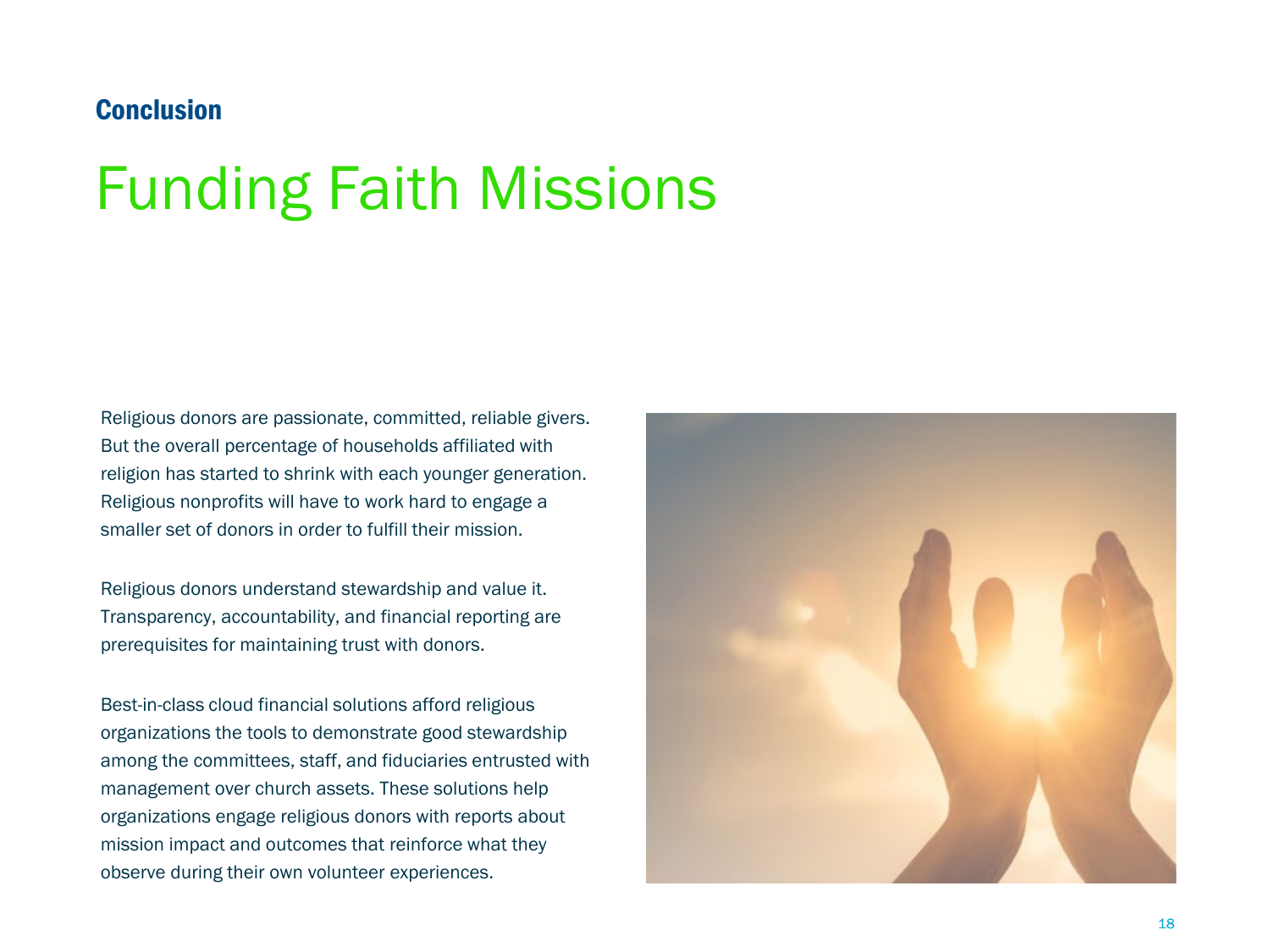### Conclusion

## Educational Resources to Help You Make the Right Decision

| Company<br>Sett                                                         | <b>General Lederr</b><br><b>Accounts Pavable</b>                                                                                                                    | Purchasing                                                                                                                                 | Time & Copenses                                                                                                                 |                                                                              | <b>Accounts Receivable</b>                                                                             | <b>Projects or Grants</b>                                       |                                                           |
|-------------------------------------------------------------------------|---------------------------------------------------------------------------------------------------------------------------------------------------------------------|--------------------------------------------------------------------------------------------------------------------------------------------|---------------------------------------------------------------------------------------------------------------------------------|------------------------------------------------------------------------------|--------------------------------------------------------------------------------------------------------|-----------------------------------------------------------------|-----------------------------------------------------------|
|                                                                         | 曲<br>12/31/14<br>All departments                                                                                                                                    | $\sim$                                                                                                                                     | All fonds                                                                                                                       |                                                                              | All projects or grants<br>$\sim$                                                                       |                                                                 | <b>T</b> Clear                                            |
| am Efficiency<br>⅛<br>+0.21% vs. prior year                             | Adminstrative Expenses<br>21%<br>this year                                                                                                                          | -0.84% vs. prior year                                                                                                                      | <b>Fundraising Expenses</b><br>5%<br>This was                                                                                   |                                                                              | +0.53% vs. prior year                                                                                  | <b>Fundraising Efficiency</b><br>\$0.22<br>this year            | $-4.35\%$ vs. pi                                          |
| Y.<br>COAB                                                              | Trend Cash (in Thousands)<br>020714-0036                                                                                                                            |                                                                                                                                            |                                                                                                                                 |                                                                              | T CO/B                                                                                                 | Program Revenues<br>000714.0938                                 |                                                           |
| w<br><b>NEARING</b><br>C. Denigram Restricts<br>G. Temporario Penantase | 55,000<br>\$4,000<br>\$3,000<br>\$2,000<br>51,000                                                                                                                   |                                                                                                                                            |                                                                                                                                 |                                                                              | 函                                                                                                      | Counselling Services<br>Management & General<br>Mobile Outreach | Food Service<br>Fundrabing<br>Youth Center<br>50 51,200.0 |
| d. Unestate                                                             | $S_{\text{tors}}$<br>03/31/14<br><b>GRIDDISA</b>                                                                                                                    |                                                                                                                                            | 12/31/14<br>00/05/14                                                                                                            |                                                                              |                                                                                                        | * Approve Purchasing<br>Transactions                            |                                                           |
| $CO$ $A$ $B$<br>v Source                                                | v Funct. Exp with Budget v Actual with Commits<br>2010/14/16 18:                                                                                                    |                                                                                                                                            |                                                                                                                                 |                                                                              | $CO$ $AB$                                                                                              | Requester                                                       | <b>Vendor Name</b><br>Date Red                            |
| <b>Sundy Mana Mobil</b><br>Youth                                        | Expenditures<br>Personnel Expenses<br><b>Dredessinnal Fees</b><br><b>Program Expenses</b><br>Occupancy<br>General and Administrative Expenses<br>Total Expenditures | Year Ending<br>12/31/14<br><b>Total Budget</b><br>2.103.467.44<br>1.711.965.18<br>440,241.70<br>582,422,48<br>2.409.750.97<br>7.332.848.77 | Year To Date<br>12/35/14<br>Artual<br>1.721.295.34<br>1.462.820.83<br>441, 016.33<br>491,275.90<br>1.932.745.04<br>6.049.554.24 | Commitments<br>0.00<br>0.00<br>13,799.25<br>11,550.00<br>272.50<br>26,621.75 | Remaining Budget<br>387.172.10<br>249.144.35<br>(14.573.88)<br>79.597.58<br>556,732.63<br>1,258,072.78 |                                                                 |                                                           |

Product Introduction Video

Sage Intacct for Faith-Based Ministries Overview



Customer Success Video

Seacoast Church Glenn Wood Pastor of Church Administration



#### Nonprofit Accounting [Software Buyer's Checklist](https://resources.sageintacct.com/nonprofits/modern-accounting-software-buyers-checklist-for-nonprofits)

40 Essential Features of a Modern Accounting System

[Watch Now »](https://rc.sageintacct.com/product-demos/sage-intacct-for-faith-based-ministries-demo) **[Watch Video »](https://rc.sageintacct.com/customer-videos/how-seacoast-leverages-sage-intaccts-commitment-to-nonprofits) Watch Video » [Download Now »](https://rc.sageintacct.com/white-papers/essential-features-of-a-modern-accounting-system-for-nonprofit-organizations) Download Now »**